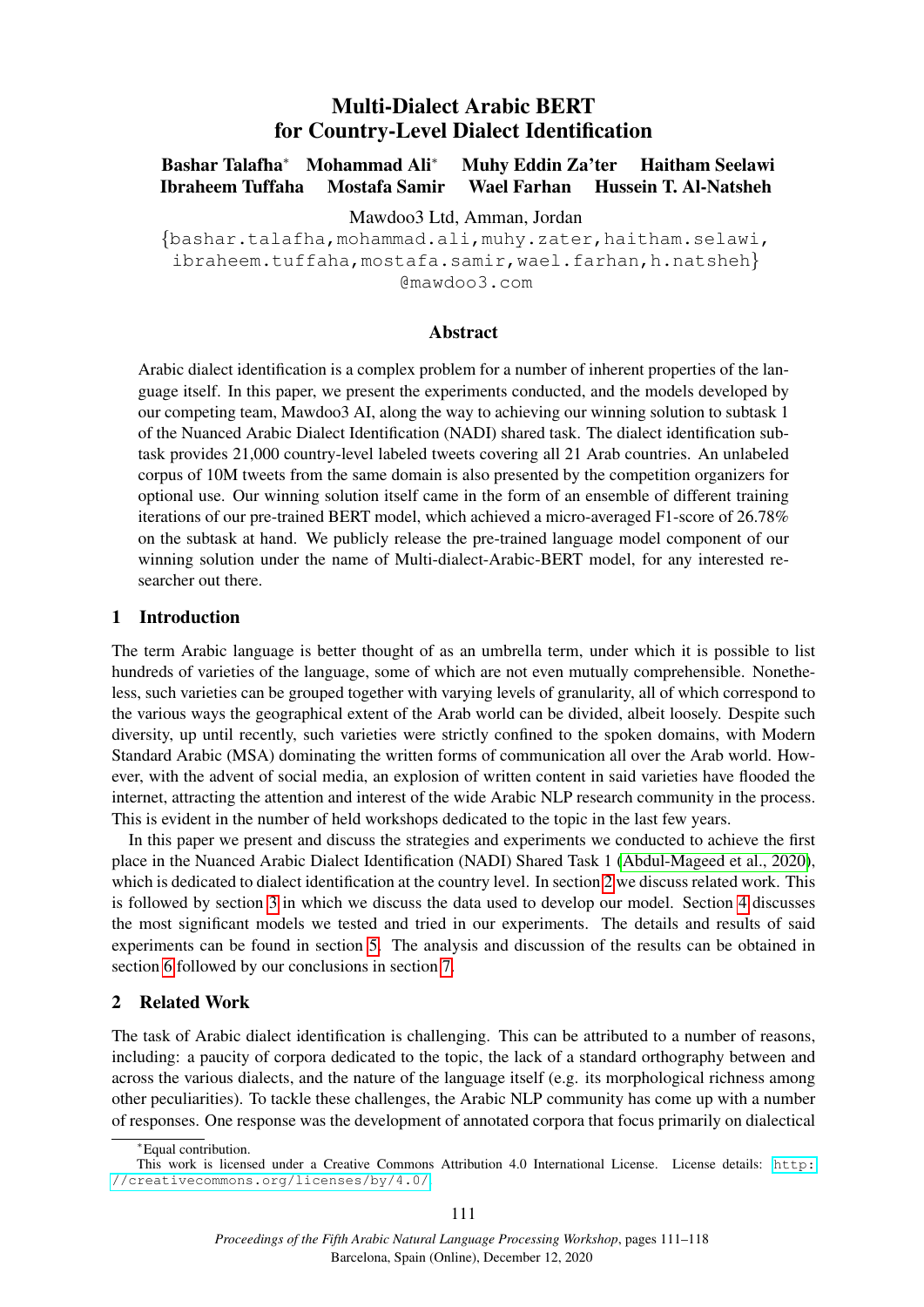data, such as the Arabic On-line Commentary dataset [\(Zaidan and Callison-Burch, 2014\)](#page-7-0), the MADAR Arabic dialect corpus and lexicon [\(Bouamor et al., 2018\)](#page-6-0), the Arap-Tweet corpus [\(Zaghouani and Charfi,](#page-7-1) [2018\)](#page-7-1), in addition to a city-level dataset of Arabic dialects that was curated by [\(Abdul-Mageed et al.,](#page-5-2) [2018\)](#page-5-2). Another popular form of response is the organization of NLP workshops and shared tasks, which are solely dedicated to developing approaches and models that can detect and classify the use of Arabic dialects in written text. One example is the MADAR shared task [\(Bouamor et al., 2019\)](#page-6-1), which focuses on dialect detection at the level of Arab countries and cities.

The aforementioned efforts by the Arabic NLP community, have resulted in a number of publications that explore the application of a variety of Machine Learning (ML) tools to the problem of dialect identification, with varying emphasis on feature engineering, ensemble methods, and the level of supervision involved [\(Salameh et al., 2018;](#page-6-2) [Elfardy and Diab, 2013;](#page-6-3) [Huang, 2015;](#page-6-4) [Talafha et al., 2019b\)](#page-6-5).

The past few years have also witnessed a number of published papers that explore the potential of Deep Learning (DL) models for dialect detection, starting with [\(Elaraby and Abdul-Mageed, 2018;](#page-6-6) [Ali, 2018\)](#page-5-3), who show the enhanced performance that can be brought about through the use of LSTMs and CNNs, all the way to [\(Zhang and Abdul-Mageed, 2019\)](#page-7-2), who highlight the potential of pre-trained language models to achieve state of the art performance on the task of dialect detection.

#### <span id="page-1-0"></span>3 Dataset

The novel dataset of NADI shared task consists of around 31,000 labeled tweets covering the entirety of the 21 Arab countries. Additionally, the task presents an unlabeled corpus of 10M tweets. The labeled dataset is split into 21,000 examples for training, with the rest of the tweets, i.e., 10,000, distributed equally between the development and test sets. Each tweet is annotated with a single country only. In Figure [1](#page-1-1) we can see the distribution of tweets per country in which *Egypt* and *Bahrain* has the highest and lowest tweet frequencies, respectively. We also note that the ratio of the development to train examples is generally similar across the various dialects, except for the ones with lowest frequencies.



<span id="page-1-1"></span>Figure 1: Classes distribution for both Train and Development sets

The unlabeled dataset is provided in the form a twitter crawling script, and the IDs of 10M tweets, which in combination can be used to retrieve the text of these tweets. We are able to retrieve 97.7% of them, as the rest seem to be unavailable (possibly deleted since then or made private). This dataset can be beneficial in multiple ways, including building embedding models (e.g., Word2Vec, FastText) [\(Mikolov et al., 2013;](#page-6-7) [Bojanowski et al., 2017\)](#page-6-8), pre-training language models, or in semi-supervised learning and data augmentation techniques. This dataset can also be used to further pre-train an already existing language model, which can positively affect its performance on tasks derived from a domain similar to that of the 10M tweets, as we show in our results in Section [6.](#page-4-0)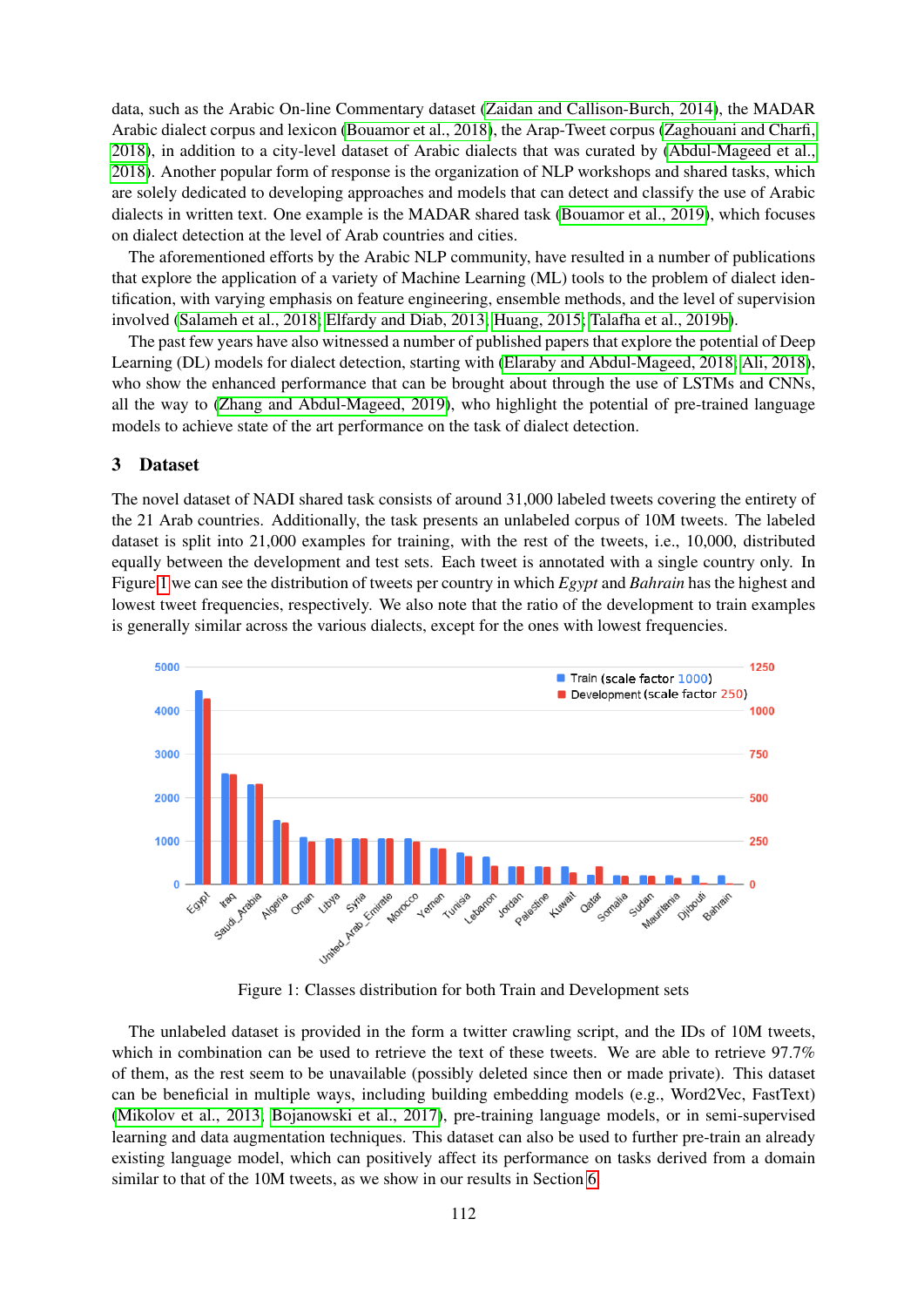## <span id="page-2-0"></span>4 System Description

In this section, we present the various approaches employed in our experiments, starting with the winning approach of our Multi-dialect-Arabic-BERT model, followed by the rest of them. The results of our experiments are presented in Table [1.](#page-3-1)

#### 4.1 Multi-dialect-Arabic-BERT

Our top performing approach, which achieved the number one place on the NADI task 1, is based on a Bidirectional Encoder Representations from Transformers (BERT) architecture [\(Devlin et al., 2018\)](#page-6-9). BERT uses the encoder part of a Transformer [\(Vaswani et al., 2017\)](#page-7-3), and is trained using a masked language model (MLM) objective. This involves training the model to predict corrupted tokens, which is achieved using a special mask token that replaces the original ones. This is typically done on a huge corpus of unlabeled text. The resultant model can then produce contextual vector representations for tokens that capture various linguistics signals, which in turn can be beneficial for downstream tasks.

We started with the *ArabicBERT* [\(Safaya et al., 2020\)](#page-6-10), which is a publicly released BERT model trained on around 93 GB of Arabic content crawled from around the internet. This model is then finetuned on the NADI task 1, by retrieving the output of a special token [CLS], placed at the beginning of a given tweet. The retrieved vector is in turn fed into a shallow feed-forward neural classifier that consists of a dropout layer, a dense layer, and a softmax activation output function, which produces the final predicated class out of the original 21. It is worth mentioning that during the fine-tuning process, the loss is propagated back across the entire network, including the BERT encoder.

We then were able to significantly improve the results obtained from the model above, by further pretraining *ArabicBERT* on the 10M tweets released by the NADI organizers, for 3 epochs. We refer to this final resultant model as the *Multi-dialect-Arabic-BERT*.

In order to squeeze out more performance from our model, we ended up using ensemble techniques. The best ensemble results came from the voting of 4 models that were trained with different maximum sequence lengths (i.e., 80, 90, 100 and 250). The voting step was accomplished by taking the elementwise average of the predicted probabilities per class for each of these models. The class with the highest value is then outputed as the predicted label.

All of our models were trained using an Adam optimizer [\(Kingma and Ba, 2014\)](#page-6-11) with a learning rate of  $3.75 \times 10^{-5}$  and a batch size of 16 for 3 epochs. No preprocessing was applied to the data except for the processing done by ArabicBERT tokenizer. The vocabulary size for ArabicBert is 32000 and sentencepiece [\(Kudo and Richardson, 2018\)](#page-6-12) is used as a tokenizer.

We publicly release the Multi-dialect-Arabic-BERT<sup>[1](#page-2-1)</sup> on GitHub to make it available for use by all researchers for any task including reproducing this paper's results.

#### 4.2 Other Traditional Machine and Deep Learning Models

In addition to our winning solution, we experimented with a number of other approaches, none of which has exceeded an F1-score of 21, but which we list here for the sake of completeness anyway.

• *MADAR-Mawdoo3 Model*

Originally proposed by [Ragab et al. \(2019\)](#page-6-13), three models (i.e., a Multinomial Naive Bayes (MNB), logistic regression, and weak dummy classifier) are trained separately on the data to obtain their dialect probability distributions, which then, in conjunction with TF–IDF vectors, make up the feature space. These features are then fed into an ensamble of five other models (i.e., MNB with one-vs-rest strategy, a Support Vector Machine model (SVM), a Bernoulli Naive Bayes classifier, a K-nearest-neighbours classifier with one-vs rest strategy, and finally a weak dummy classifier). The final predicted classes are obtained using a hard voting approach.

• *MADAR-Safina Model*

This model follows Safina model proposed in [\(Bouamor et al., 2019\)](#page-6-1). The model is an ensemble

<span id="page-2-1"></span><sup>1</sup> <https://github.com/mawdoo3/Multi-dialect-Arabic-BERT>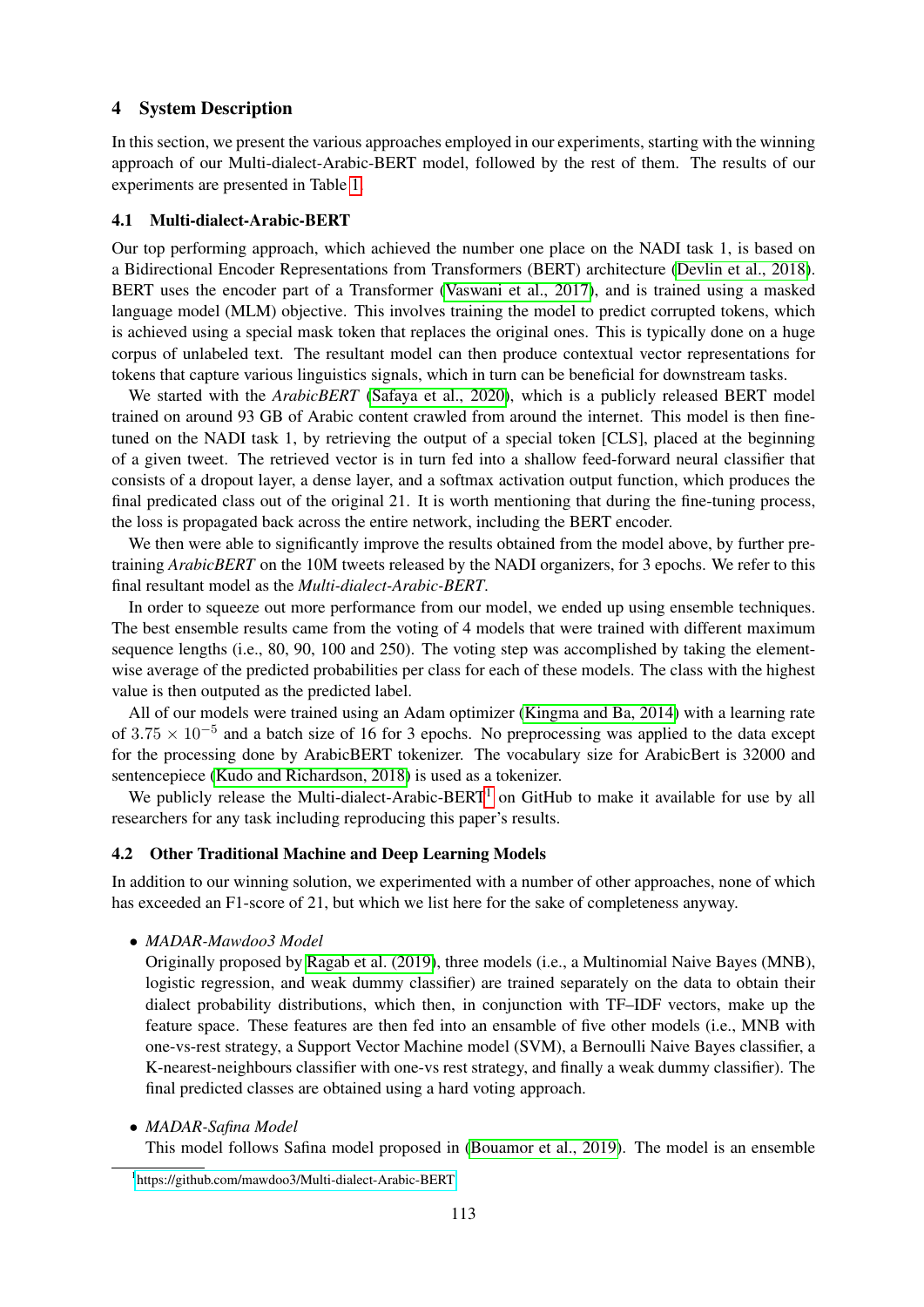| Model                                       | Dev Set Results |          | <b>Test Set Results</b> |          |
|---------------------------------------------|-----------------|----------|-------------------------|----------|
|                                             | Accuracy        | F1-Score | Accuracy                | F1-Score |
| MADAR-Safina                                | 33.35           | 10.1     |                         |          |
| Logistic-Regression                         | 35.65           | 16.57    |                         |          |
| MADAR-1 Mawdoo3                             | 33.45           | 12.24    |                         |          |
| <b>MADAR-1 JUST</b>                         | 30.3            | 17.07    |                         |          |
| FastText-embeddings                         | 34.28           | 19.74    |                         |          |
| Aravec fully connected                      | 35.67           | 20.86    |                         |          |
| Arabic-BERT-Single                          | 40.85           | 24.45    |                         |          |
| Arabic-BERT-Ensemble-Diff-Len               | 41.48           | 24.92    |                         |          |
| Multi-dialect-Arabic-BERT                   | 43.7            | 26       |                         |          |
| Multi-dialect-Arabic-BERT-Ensemble-Diff-Len | 44.95           | 27.58    | 42.86                   | 26.78    |
| Multi-dialect-Arabic-BERT-Ensemble-Diff-Len | 45.07           | 29.03    | 42.55                   | 26.77    |
| with rules                                  |                 |          |                         |          |

<span id="page-3-1"></span>Table 1: Final results on NADI development and testing set

of 3 classifiers: Language model classifier based on 5-char n-gram features [\(Heafield et al., 2013\)](#page-6-14), Naive Bayes classifier based on 4-to-6 char n-gram features, Naive Bayes classifier based on 1 word n-gram features. The only pre-processing step used is to duplicate every single word for the language model and the char n-gram classifiers. The purpose of duplicating every single word is to detect circumfix n-gram patterns.

## • *MADAR-JUST Model*

In this model, we applied the approach proposed by [Talafha et al. \(2019a\)](#page-6-15). In order to balance the training data, a data augmentation technique based on random shuffling was performed to enlarge and balance the training data. After that, for each sentence, a vector of size 21 that represents a language model probability for each country was extracted and concatenated to a word and character level TF–IDF vectors. An MNB classifier is then applied with the One-vs-the-rest strategy.

• *FastText Model*

FastText [\(Bojanowski et al., 2017\)](#page-6-8) was originally implemented to help obtain enhanced word representations over simpler methods such as Word2Vec [\(Mikolov et al., 2013\)](#page-6-7). In our experiments, we pool the fastText vectors of each token in a given sentence, to obtain a fixed-size dense representation of the sentence at hand. This is in turn fed into a multinomial logistic regression for classification [\(Zolotov and Kung, 2017;](#page-7-4) [Joulin et al., 2016\)](#page-6-16).

• *AraVec fully connected Model*

AraVec is an Arabic based Word2Vec model, trained and published by [\(Soliman et al., 2017\)](#page-6-17). Similar to our FastText model above, we pool the AraVec vectors of the constituent tokens of a sentence to obtain its fixed-size vector representation. However, instead of a conventional ML algorithm, we feed these representations into a feed forward classifier, which is trained to obtain the final predictions [\(Ashi et al., 2018\)](#page-5-4).

## <span id="page-3-0"></span>5 Experiments and Results

As mentioned above, multiple approaches have been investigated in the experiments we conducted, starting with traditional ML techniques then moving to DL approaches, before finally settling on our winning BERT based model. For our traditional ML experiments, we tried various models such as SVM, Logistic Regression (LR) and Naive Bayes (NB), along with features such as TF–IDF. We also tried other ML models that performed well on previous similar tasks such as MADAR Mawdoo3-AI and MADAR Safina models. However, all of these models came short when compared to the BERT models as can be seen in Table [1,](#page-3-1) with the best Macro-Averaged F1-score achieved using traditional ML approaches being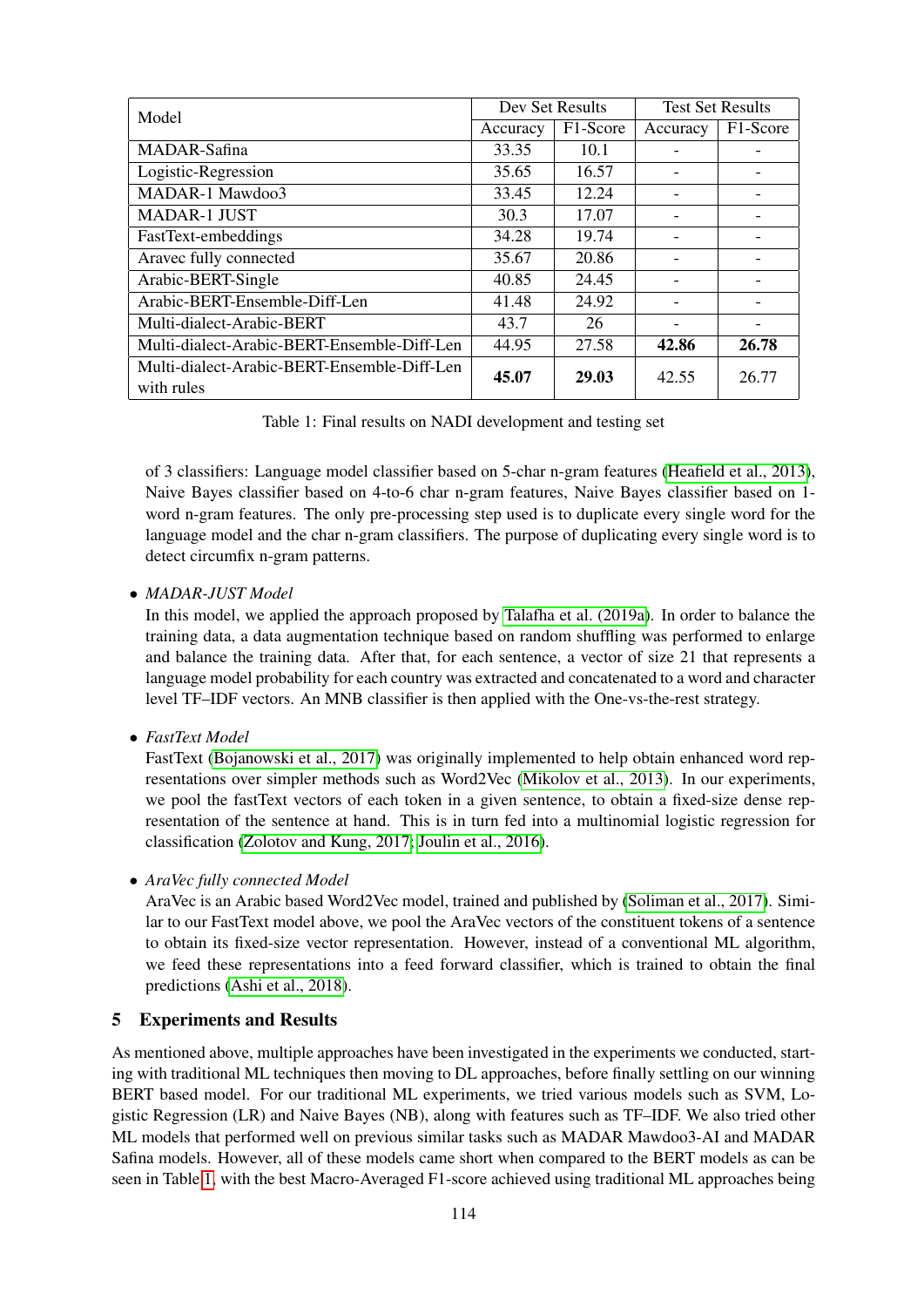| Model              | Results  |                         |  |
|--------------------|----------|-------------------------|--|
|                    | Accuracy | Macro-Averaged F1-Score |  |
| ArabicProcessors   | 38.34    | 23.26                   |  |
| <b>BERT-NGRAMS</b> | 39.66    | 25.99                   |  |
| Mawdoo3-ai         | 42.86    | 26.78                   |  |

Table 2: Final results on NADI testing dataset for the 3 top performing participating teams

17.06%. We then experimented with a number DL models, along with pre-trained word embedding features, such as fastText and Word2Vec. These models easily surpassed the performance of their traditional ML counterparts, with a maximum macro-averaged F1 score of 20.86%.

As alluded to above, the best results were achieved by our BERT models. Using the standalone ArabicBERT [\(Safaya et al., 2020\)](#page-6-10) we were able to achieve 24.45% Macro-Averaged F1-score on the development dataset. This score was further increased to 26.46% using ensemble techniques. This motivated us to further pre-train it on the 10 million unlabelled tweets to form the Multi-dialect-Arabic-BERT model. Using this setup, we were able to achieve a Macro-Averaged Macro-Averaged F1 score of 26%. Here again, we used the ensemble trick to obtain a 27.58% Macro-Averaged F1-score on the development set and 26.78% on the test set, thus winning the competition. We note that applying lexiconbased prediction rules to the best model mentioned above boosted the results of development set to 29.03 F1-score. However, these rules slightly decreased the test set results to 26.77 F1-score, concluding that such rules cause the system to suffer from over-fitting the development set.

#### <span id="page-4-0"></span>6 Discussion and Analysis



<span id="page-4-1"></span>Figure 2: The confusion matrix of our best model on NADI development set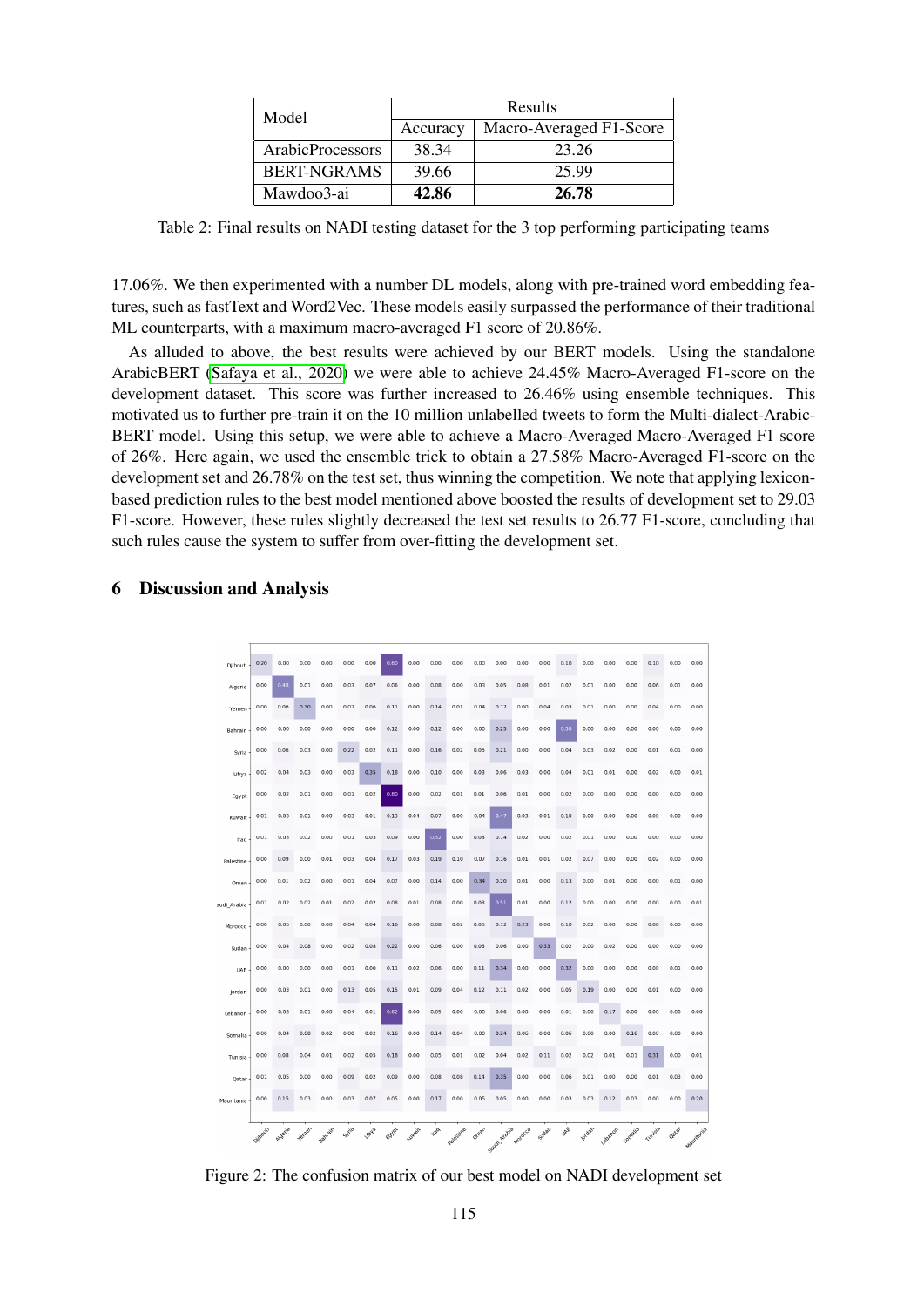To aid us with the analysis of the strengths and weaknesses of our winning model, we provide the confusion matrix for its performance on the NADI development set in Figure [2.](#page-4-1) The matrix highlights a number of issues stemming from the training dataset itself. For instance, it can be clearly seen that the model is biased to the countries with more training data such as Egypt, Iraq and Saudi Arabia; for these countries, the model achieves better results, while achieving much worse F1-scores for the ones with the least training data available. It can also be seen that the model suffers when trying to differentiate between geographically nearby countries. For example, 50% of the development samples from Bahrain are labeled as UAE and 22% from Sudan are labeled as Egypt. This is expected, given the similarities in dialects between neighbouring countries. Some of the results shown in the confusion matrix have also led us to further investigate the datasets themselves. This resulted in finding that our model does in fact predict the correct class for certain tweets, which were somehow originally mislabeled. Some of these examples can be seen in Table [3.](#page-5-5)

| <b>Tweet</b>                         | Label      | <b>Predicton</b> | Actual       |
|--------------------------------------|------------|------------------|--------------|
| اللهم ارحمه واغفرله                  | Mauritania | Egypt            | MSA          |
| احنا ناس تافهة ملناش في الكلام ده    | Lebanon    | Egypt            | Egypt        |
| راسلني على الخاص                     | Algeria    | Saudi Arabia     | <b>MSA</b>   |
| وش اسويلك طيب؟؟؟                     | Syria      | Saudi Arabia     | Saudi Arabia |
| اللهم صل على محمد وال محمد           | Palestine  | Iraq             | <b>MSA</b>   |
| إي ديربالج من قراراتي أبدًا مو ثابتة | Morocco    | Iraq             | Iraq         |

<span id="page-5-5"></span>Table 3: Examples of mislabeled and confusing tweets.

# <span id="page-5-1"></span>7 Conclusion

In this paper we describe our first place solution for the NADI competition, task 1. This was achieved via three stages: firstly, we further pre-trained a publicly released BERT model (i.e., Arabic-BERT) on the 10 millions tweets supplied by the NADI competition organizers. Secondly, we trained the resultant model on the NADI labelled data for task 1, multiple times, independently, with each of these iterations using a different mixture of maximum sentence length and learning rate. Thirdly, we selected the 4 best performing iterations (based on their performance on the development dataset), and aggregated their softmax predictions via a simple element wise averaging function, to produce the final prediction for a given tweet. For future work, we would like to investigate other advanced pre-training methods, such as XLNET [\(Yang et al., 2019\)](#page-7-5), and ELECTRA [\(Clark et al., 2020\)](#page-6-18), which we believe might hold the key to better performance on this task.

# References

- <span id="page-5-2"></span>Muhammad Abdul-Mageed, Hassan Alhuzali, and Mohamed Elaraby. 2018. You tweet what you speak: A citylevel dataset of arabic dialects. In *Proceedings of the Eleventh International Conference on Language Resources and Evaluation (LREC 2018)*.
- <span id="page-5-0"></span>Muhammad Abdul-Mageed, Chiyu Zhang, Houda Bouamor, and Nizar Habash. 2020. NADI 2020: The First Nuanced Arabic Dialect Identification Shared Task. In *Proceedings of the Fifth Arabic Natural Language Processing Workshop (WANLP 2020)*, Barcelona, Spain.
- <span id="page-5-3"></span>Mohamed Ali. 2018. Character level convolutional neural network for arabic dialect identification. In *Proceedings of the Fifth Workshop on NLP for Similar Languages, Varieties and Dialects (VarDial 2018)*, pages 122–127.
- <span id="page-5-4"></span>Mohammed Matuq Ashi, Muazzam Ahmed Siddiqui, and Farrukh Nadeem. 2018. Pre-trained word embeddings for arabic aspect-based sentiment analysis of airline tweets. In *International Conference on Advanced Intelligent Systems and Informatics*, pages 241–251. Springer.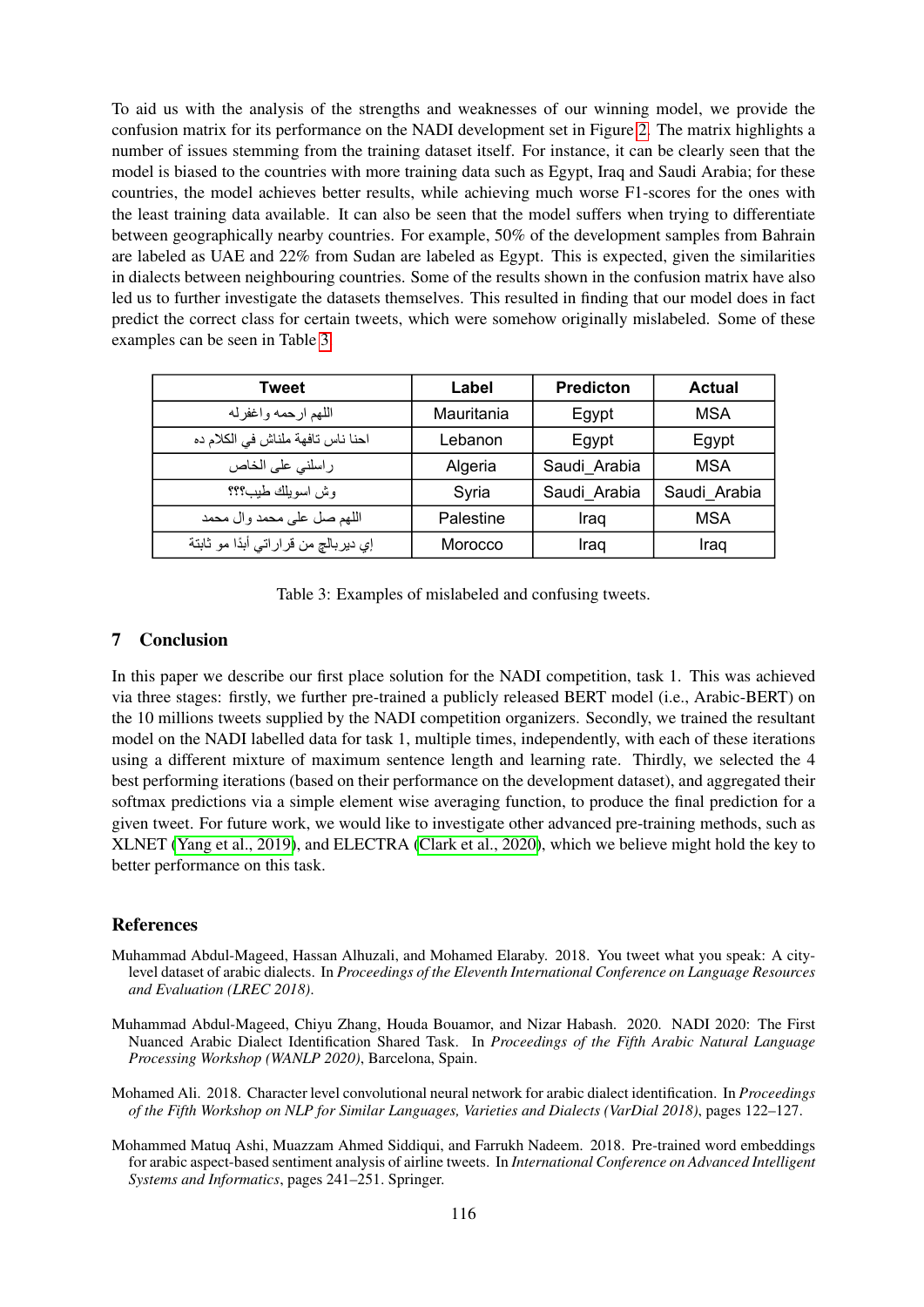- <span id="page-6-8"></span>Piotr Bojanowski, Edouard Grave, Armand Joulin, and Tomas Mikolov. 2017. Enriching word vectors with subword information. *Transactions of the Association for Computational Linguistics*, 5:135–146.
- <span id="page-6-0"></span>Houda Bouamor, Nizar Habash, Mohammad Salameh, Wajdi Zaghouani, Owen Rambow, Dana Abdulrahim, Ossama Obeid, Salam Khalifa, Fadhl Eryani, Alexander Erdmann, et al. 2018. The madar arabic dialect corpus and lexicon. In *Proceedings of the Eleventh International Conference on Language Resources and Evaluation (LREC 2018)*.
- <span id="page-6-1"></span>Houda Bouamor, Sabit Hassan, and Nizar Habash. 2019. The madar shared task on arabic fine-grained dialect identification. In *Proceedings of the Fourth Arabic Natural Language Processing Workshop*, pages 199–207.
- <span id="page-6-18"></span>Kevin Clark, Minh-Thang Luong, Quoc V Le, and Christopher D Manning. 2020. Electra: Pre-training text encoders as discriminators rather than generators. *arXiv preprint arXiv:2003.10555*.
- <span id="page-6-9"></span>Jacob Devlin, Ming-Wei Chang, Kenton Lee, and Kristina Toutanova. 2018. Bert: Pre-training of deep bidirectional transformers for language understanding. *arXiv preprint arXiv:1810.04805*.
- <span id="page-6-6"></span>Mohamed Elaraby and Muhammad Abdul-Mageed. 2018. Deep models for arabic dialect identification on benchmarked data. In *Proceedings of the Fifth Workshop on NLP for Similar Languages, Varieties and Dialects (VarDial 2018)*, pages 263–274.
- <span id="page-6-3"></span>Heba Elfardy and Mona Diab. 2013. Sentence level dialect identification in arabic. In *Proceedings of the 51st Annual Meeting of the Association for Computational Linguistics (Volume 2: Short Papers)*, pages 456–461.
- <span id="page-6-14"></span>Kenneth Heafield, Ivan Pouzyrevsky, Jonathan H. Clark, and Philipp Koehn. 2013. Scalable modified Kneser-Ney language model estimation. In *Proceedings of the 51st Annual Meeting of the Association for Computational Linguistics (Volume 2: Short Papers)*, pages 690–696, Sofia, Bulgaria, August. Association for Computational Linguistics.
- <span id="page-6-4"></span>Fei Huang. 2015. Improved arabic dialect classification with social media data. In *Proceedings of the 2015 Conference on Empirical Methods in Natural Language Processing*, pages 2118–2126.
- <span id="page-6-16"></span>Armand Joulin, Edouard Grave, Piotr Bojanowski, and Tomas Mikolov. 2016. Bag of tricks for efficient text classification. *arXiv preprint arXiv:1607.01759*.
- <span id="page-6-11"></span>Diederik P Kingma and Jimmy Ba. 2014. Adam: A method for stochastic optimization. *arXiv preprint arXiv:1412.6980*.
- <span id="page-6-12"></span>Taku Kudo and John Richardson. 2018. Sentencepiece: A simple and language independent subword tokenizer and detokenizer for neural text processing. *arXiv preprint arXiv:1808.06226*.
- <span id="page-6-7"></span>Tomas Mikolov, Kai Chen, Greg Corrado, and Jeffrey Dean. 2013. Efficient estimation of word representations in vector space. *arXiv preprint arXiv:1301.3781*.
- <span id="page-6-13"></span>Ahmad Ragab, Haitham Seelawi, Mostafa Samir, Abdelrahman Mattar, Hesham Al-Bataineh, Mohammad Zaghloul, Ahmad Mustafa, Bashar Talafha, Abed Alhakim Freihat, and Hussein Al-Natsheh. 2019. Mawdoo3 ai at madar shared task: Arabic fine-grained dialect identification with ensemble learning. In *Proceedings of the Fourth Arabic Natural Language Processing Workshop*, pages 244–248.
- <span id="page-6-10"></span>Ali Safaya, Moutasem Abdullatif, and Deniz Yuret. 2020. Kuisail at semeval-2020 task 12: Bert-cnn for offensive speech identification in social media. In *Proceedings of the International Workshop on Semantic Evaluation (SemEval)*.
- <span id="page-6-2"></span>Mohammad Salameh, Houda Bouamor, and Nizar Habash. 2018. Fine-grained arabic dialect identification. In *Proceedings of the 27th International Conference on Computational Linguistics*, pages 1332–1344.
- <span id="page-6-17"></span>Abu Bakr Soliman, Kareem Eissa, and Samhaa R El-Beltagy. 2017. Aravec: A set of arabic word embedding models for use in arabic nlp. *Procedia Computer Science*, 117:256–265.
- <span id="page-6-15"></span>Bashar Talafha, Ali Fadel, Mahmoud Al-Ayyoub, Yaser Jararweh, AL-Smadi Mohammad, and Patrick Juola. 2019a. Team just at the madar shared task on arabic fine-grained dialect identification. In *Proceedings of the Fourth Arabic Natural Language Processing Workshop*, pages 285–289.
- <span id="page-6-5"></span>Bashar Talafha, Wael Farhan, Ahmed Altakrouri, and Hussein Al-Natsheh. 2019b. Mawdoo3 ai at madar shared task: Arabic tweet dialect identification. In *Proceedings of the Fourth Arabic Natural Language Processing Workshop*, pages 239–243.